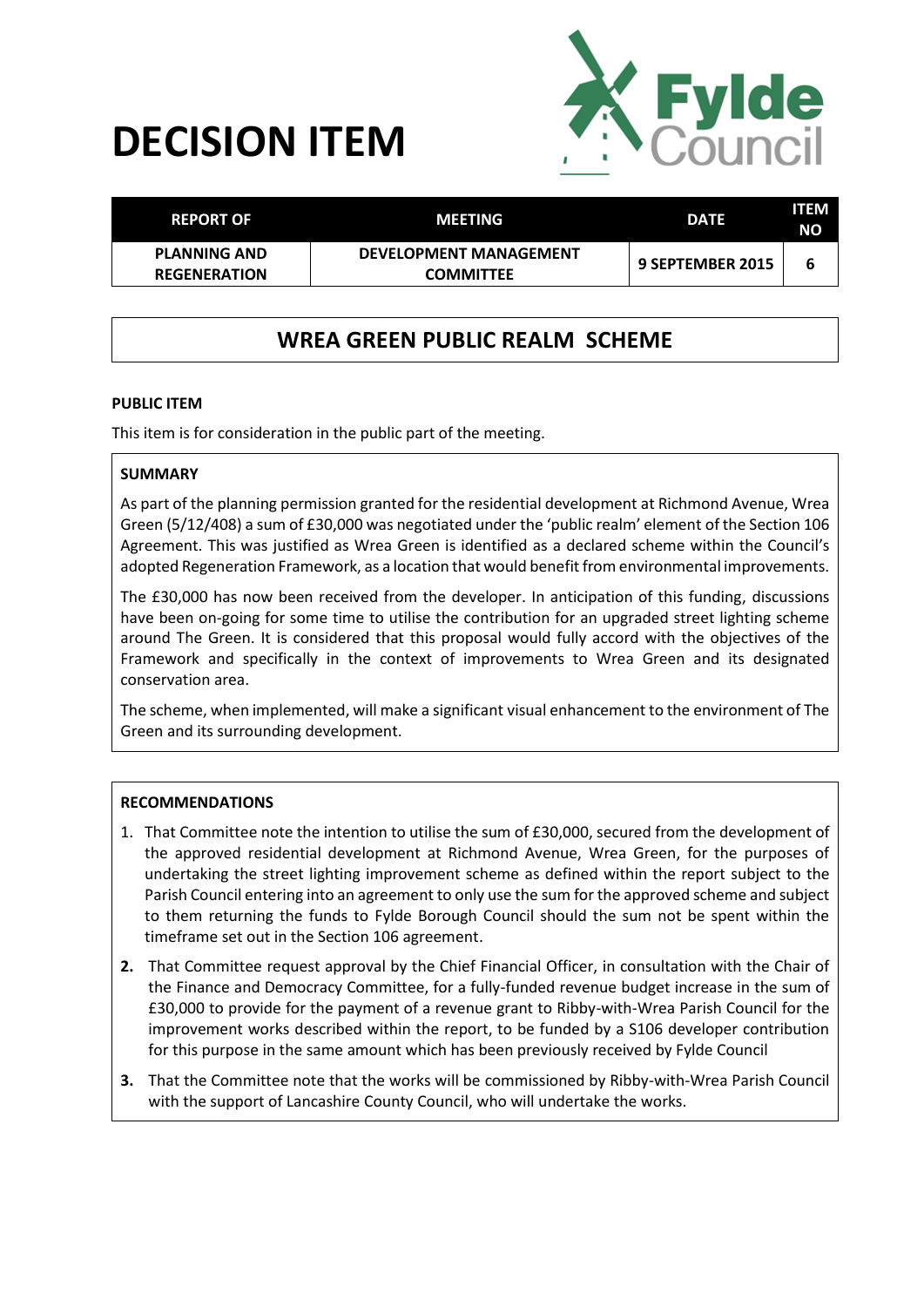| <b>CORPORATE PRIORITIES</b> (delete V which are not relevant)            |  |                                                        |  |  |
|--------------------------------------------------------------------------|--|--------------------------------------------------------|--|--|
| To Promote the Enhancement of The<br>Natural & Built Environment (Place) |  | To Encourage Cohesive Communities<br>(People)          |  |  |
| To Promote a Thriving Economy<br>(Prosperity)                            |  | To Meet Expectations of our Customers<br>(Performance) |  |  |

#### **SUMMARY OF PREVIOUS DECISIONS**

Planning Application Approval 5/12/408

#### **REPORT**

#### **1. Details of the Scheme and its objectives**

As outlined in the Summary section, a contribution of £30,000 was secured though Section 106 of the Town and Country Planning Act 1990, as part of the planning permission 5/12/408 – land at Richmond Avenue, Wrea Green. The contribution was justified as a scheme for environmental improvements for the village centre is contained within the Council's adopted Regeneration Framework.

In discussions with the Parish Council, it was concluded that one effective way of enhancing the physical environment of the village, and in particular the designated conservation area, was by way of upgrading the existing street lighting. In view of the physical characteristics of Wrea Green Conservation Area, where the village green is encircled and enclosed by peripheral development, its encircling roads are visually prominent and as a result the street lighting is also quite conspicuous.

At the present time, the highway surrounding The Green contains lighting columns arranged on the 'buildings' side. The columns are 5 metres high, painted black but contain a somewhat utilitarian lantern. In view of their age some of the columns have a somewhat weathered appearance.

In the case of Wrea Green, in contrast with other situations, there is considered to be an environmental benefit in slightly increasing the height and prominence of the columns. In doing so, through the use of a traditional decorative bracket and lantern, the overall effect would be one of introducing a collective feature that would enhance the architectural and historic quality of the conservation area.

In essence, the scheme proposes the retention of the columns but the replacement of the utilitarian lanterns with a decorative 'swan neck' bracket and 'teardrop' lantern (41 units). The type of equipment is shown at Appendix 1. Once fitted, the County Council has undertaken to paint the columns to enhance the overall appearance of each unit. The new lighting units will be more prominent than those present, which is desirable, but they will remain of an appropriate scale to those elements of the built environment to which they will relate. The swan neck is a traditional style of bracket and in view of the increased height, will also help to achieve better lighting levels. The taller units by the mini-roundabout will also be upgraded.

In addition to the decorative improvements and benefits resulting from the new brackets and lanterns, they will also offer better light output and it is proposed to use a white light system as opposed to sodium, therefore offering better colour rendition.

In summary, the new lighting units will enhance the character and appearance of the Wrea Green Conservation Area. They will have the added advantage of providing a better quality light source potentially increasing road safety and security.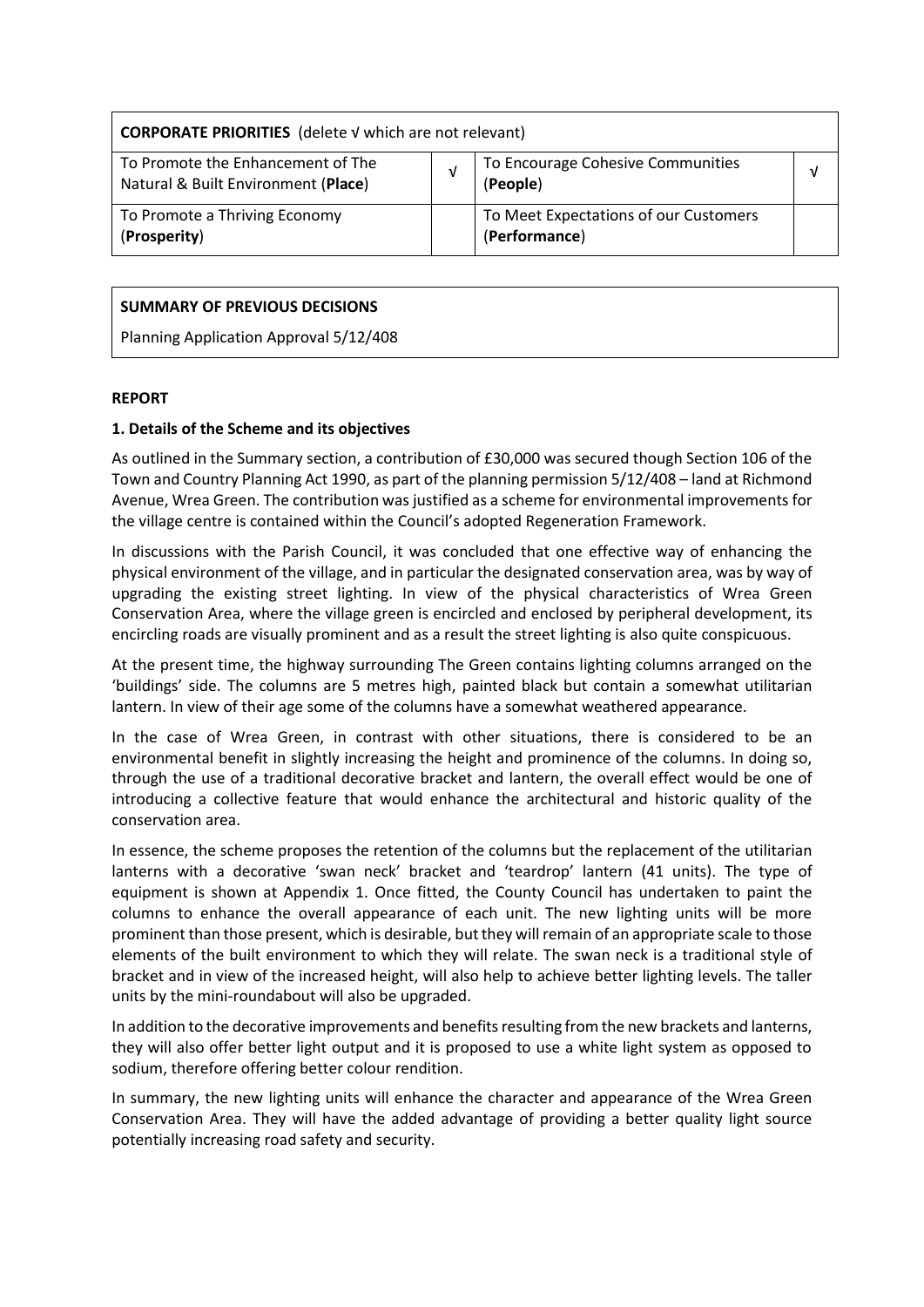#### **2. Value for Money and Procurement**

The street lighting system as proposed is required to meet the specifications of Lancashire County Council, which are, in turn based on British Standards. These factors relate to lighting output and efficiency as well as a consideration of future maintenance issues. The selected manufacturer, Windsor lighting, is considered to offer the most appropriate lantern to meet performance specifications for the particular locality. Other manufacturer products have been considered but discounted. Windsor lighting products have been used in other regeneration schemes and their product pricing, robustness and the performance of its equipment has proved to be of a good quality.

#### **3. Financing of the scheme**

The total cost of the scheme is around £35,000. The £30,000 Section 106 contribution is to be supplemented by the County Council which, will carry out the adaptation works and cover the costs of painting. There will be no resource implications for the Borough Council. Future maintenance will be the responsibility of the County Council.

#### **4. Risk Assessment**

There are no risks associated with the scheme. The Section 106 payment will be a transfer to the Parish Council as a contribution to the overall scheme. However, the terms of the Section 106 agreement require that any sums not expended in accordance with the provisions of the agreement i.e. within 5 years from the date of payment to the Borough Council. It is important, therefore, that any transfer of the sum to the Parish Council includes measures to recover the sum should it not be spent in accordance with the terms of the agreement.

#### **5. Alternatives**

The Parish Council have expressed a wish to engage with this Council in formulating future enhancement proposals for the area of the village identified within the Regeneration Framework – essentially the designated conservation area. However, through discussion it was concluded that the lighting scheme was affordable in view of the Section 106 contribution along with a 'top up' contribution as outlined. The scheme would have a significant, positive impact, improving the character and appearance of the centre piece of the village – The Green. The Parish Council have also suggested that in the light of new residential development being constructed around the village, the scheme will result in a visual improvement that will benefit the community as a whole. Officers of the Borough Council endorse that view.

#### **6. Conclusion**

The scheme as proposed is supported and is considered to fulfil the objectives of the Section 106 contribution. It is hoped that the scheme will be implemented in the short term.